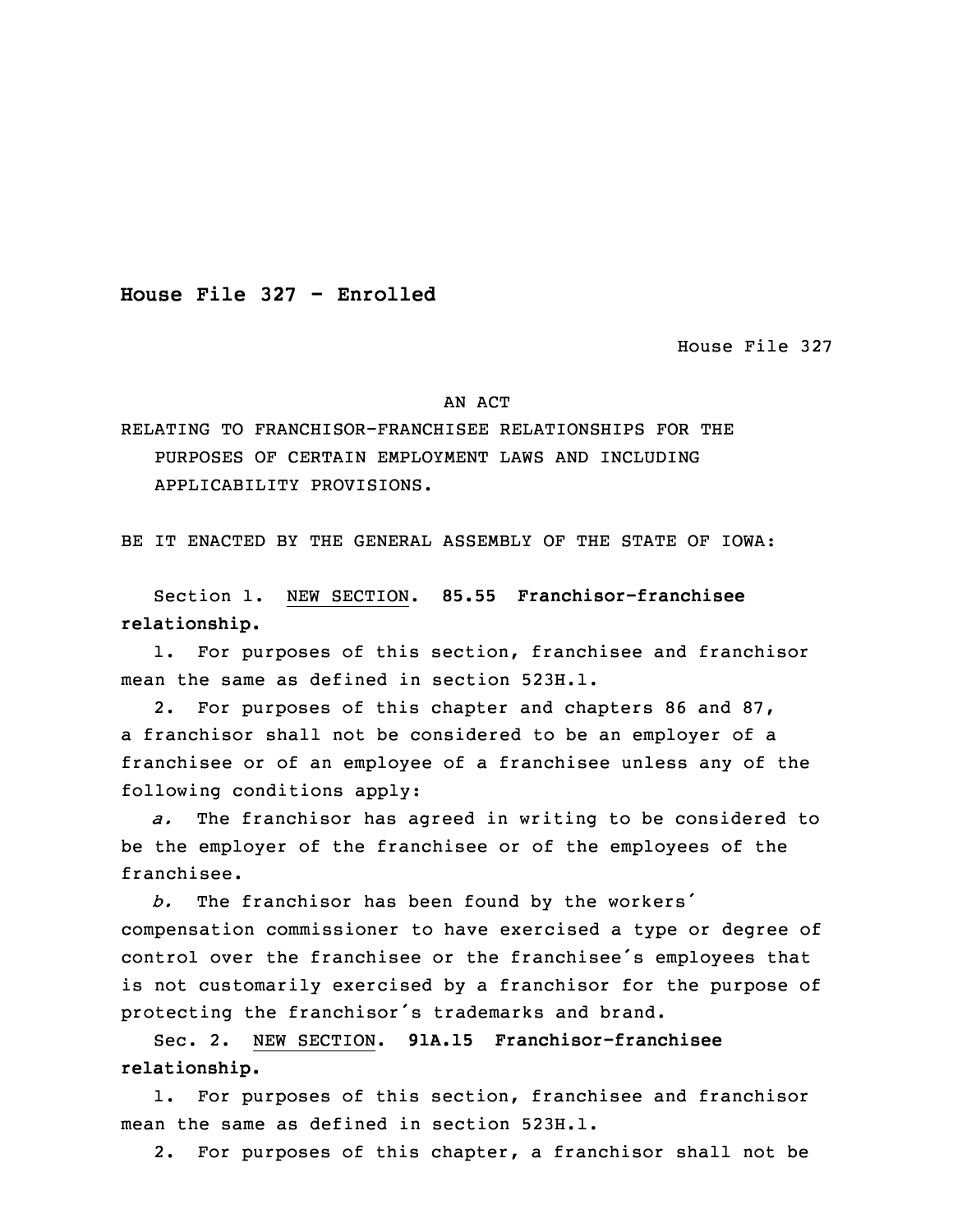considered to be an employer of <sup>a</sup> franchisee or of an employee of a franchisee unless any of the following conditions apply:

 *a.* The franchisor has agreed in writing to be considered to be the employer of the franchisee or of the employees of the franchisee.

b. The franchisor has been found by the commissioner to have exercised a type or degree of control over the franchisee or the franchisee's employees that is not customarily exercised by a franchisor for the purpose of protecting the franchisor's trademarks and brand.

Sec. 3. Section 91D.1, Code 2019, is amended by adding the following new subsection:

NEW SUBSECTION. 2A. *a.* For purposes of this subsection, franchisee and franchisor mean the same as defined in section 523H.1.

 *b.* For purposes of this chapter, <sup>a</sup> franchisor shall not be considered to be an employer of a franchisee or of an employee of <sup>a</sup> franchisee unless any of the following conditions apply:

(1) The franchisor has agreed in writing to be considered 6 to be the employer of the franchisee or of the employees of the franchisee.

(2) The franchisor has been found by the labor commissioner 9 to have exercised <sup>a</sup> type or degree of control over the franchisee or the franchisee's employees that is not customarily exercised by <sup>a</sup> franchisor for the purpose of protecting the franchisor's trademarks and brand.

13 Sec. 4. NEW SECTION. **96.36 Franchisor-franchisee relationship.**

1. For purposes of this section, franchisee and franchisor mean the same as defined in section 523H.1.

2. For purposes of this chapter, a franchisor shall not be considered to be an employer of a franchisee or of an employee of a franchisee unless any of the following conditions apply:

a. The franchisor has agreed in writing to be considered to be the employer of the franchisee or of the employees of the franchisee.

b. The franchisor has been found by the department to have exercised <sup>a</sup> type or degree of control over the franchisee or the franchisee's employees that is not customarily exercised